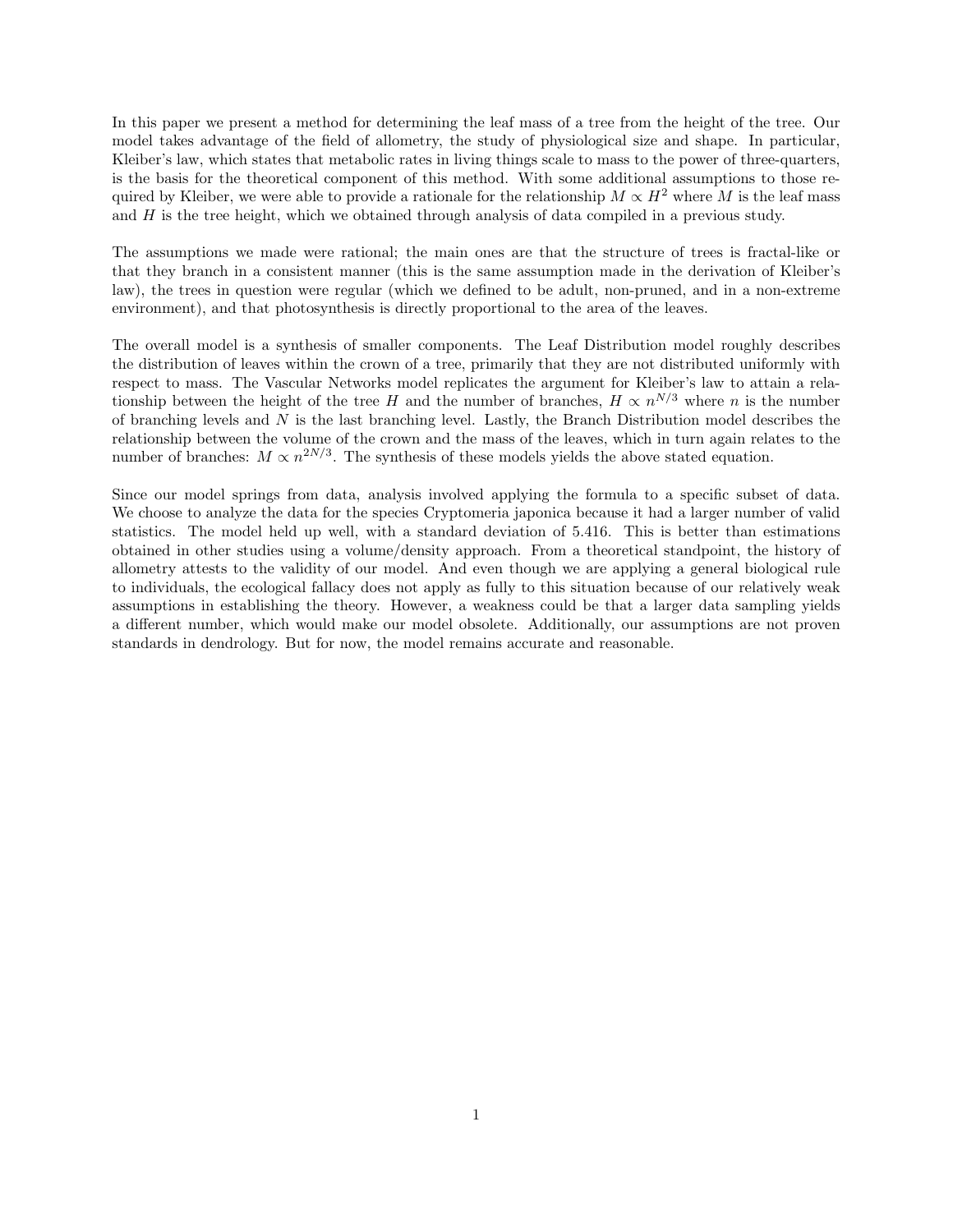# Finding the Leaf Mass of a Tree

Control  $\#15422$ 

February 13, 2012

#### Abstract

In this paper we present a model for obtaining the leaf mass of a specific tree. We use allometric scaling to establish relations between the more readily measured height of the tree and the leaf mass without damaging the tree. The model is an explanation of results obtained from data analysis based upon established allometric relations and assumptions concerning the process of photosynthesis.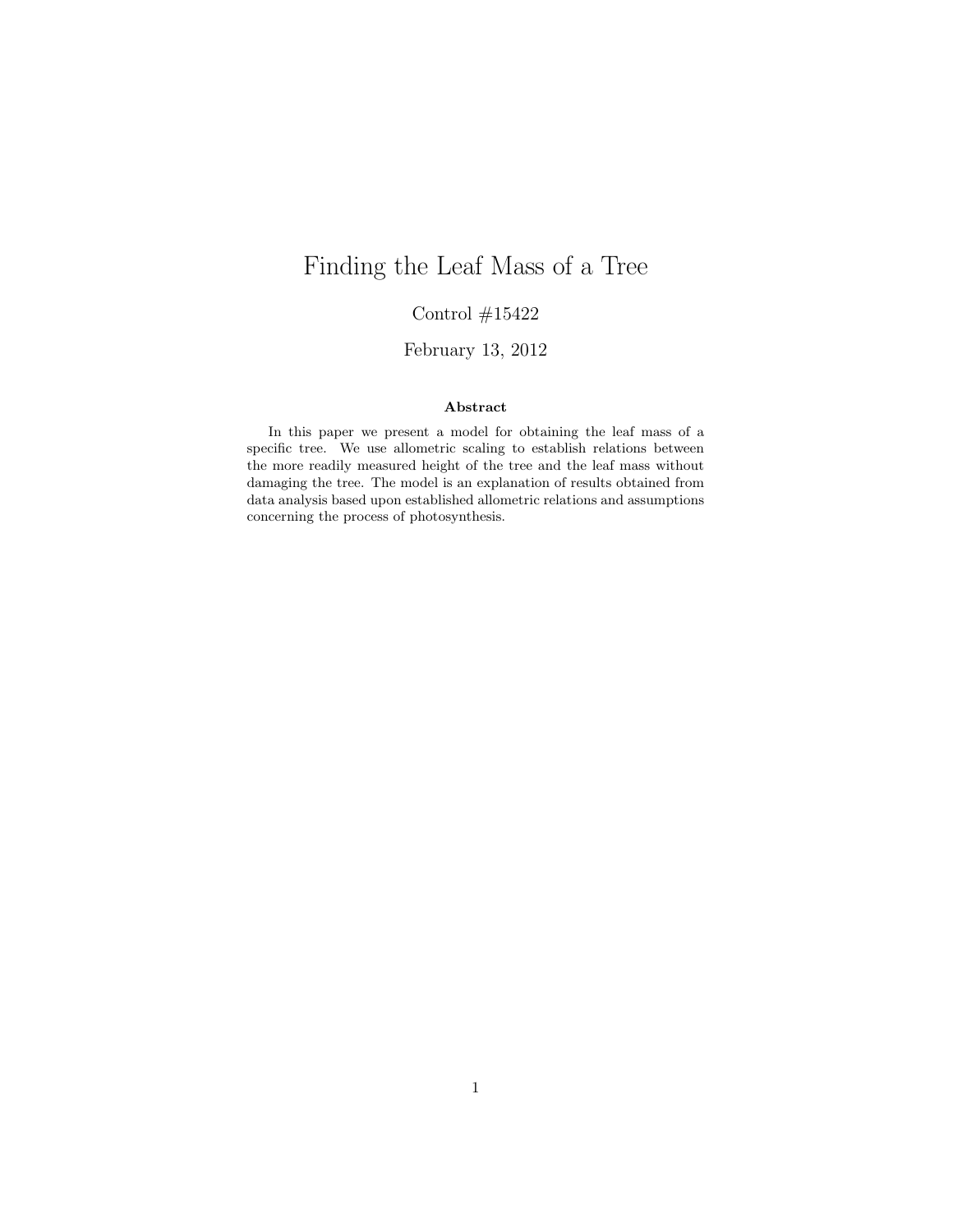## Contents

| $\mathbf{1}$ |                                                | Introduction                               | 3              |
|--------------|------------------------------------------------|--------------------------------------------|----------------|
|              | 1.1                                            |                                            | 3              |
|              | $1.2^{\circ}$                                  |                                            | 3              |
|              |                                                | 1.2.1                                      | 3              |
|              |                                                | 1.2.2                                      | $\overline{4}$ |
| $\bf{2}$     | <b>Method Descriptions</b><br>$\boldsymbol{4}$ |                                            |                |
|              | 2.1                                            |                                            | $\overline{4}$ |
|              | 2.2                                            |                                            | $\overline{4}$ |
|              | 2.3                                            |                                            | $\overline{5}$ |
|              | 2.4                                            | Branching Vascular Networks Model          | $\overline{5}$ |
|              | 2.5                                            |                                            | 6              |
|              | 2.6                                            |                                            | 6              |
| 3            | Application<br>6                               |                                            |                |
|              | 3.1                                            |                                            | 6              |
|              | $3.2\,$                                        |                                            | $\overline{7}$ |
| 4            |                                                | Evaluation                                 | $\overline{7}$ |
|              | 4.1                                            |                                            | $\overline{7}$ |
|              | 4.2                                            |                                            | 8              |
|              | 4.3                                            |                                            | 8              |
|              |                                                | A Volume/Density Approach<br>4.3.1         | 9              |
|              |                                                | Measuring Photosynthesis Directly<br>4.3.2 | 9              |
| 5            |                                                | Conclusion                                 | 9              |
|              |                                                | A Letter to the Editor                     | 11             |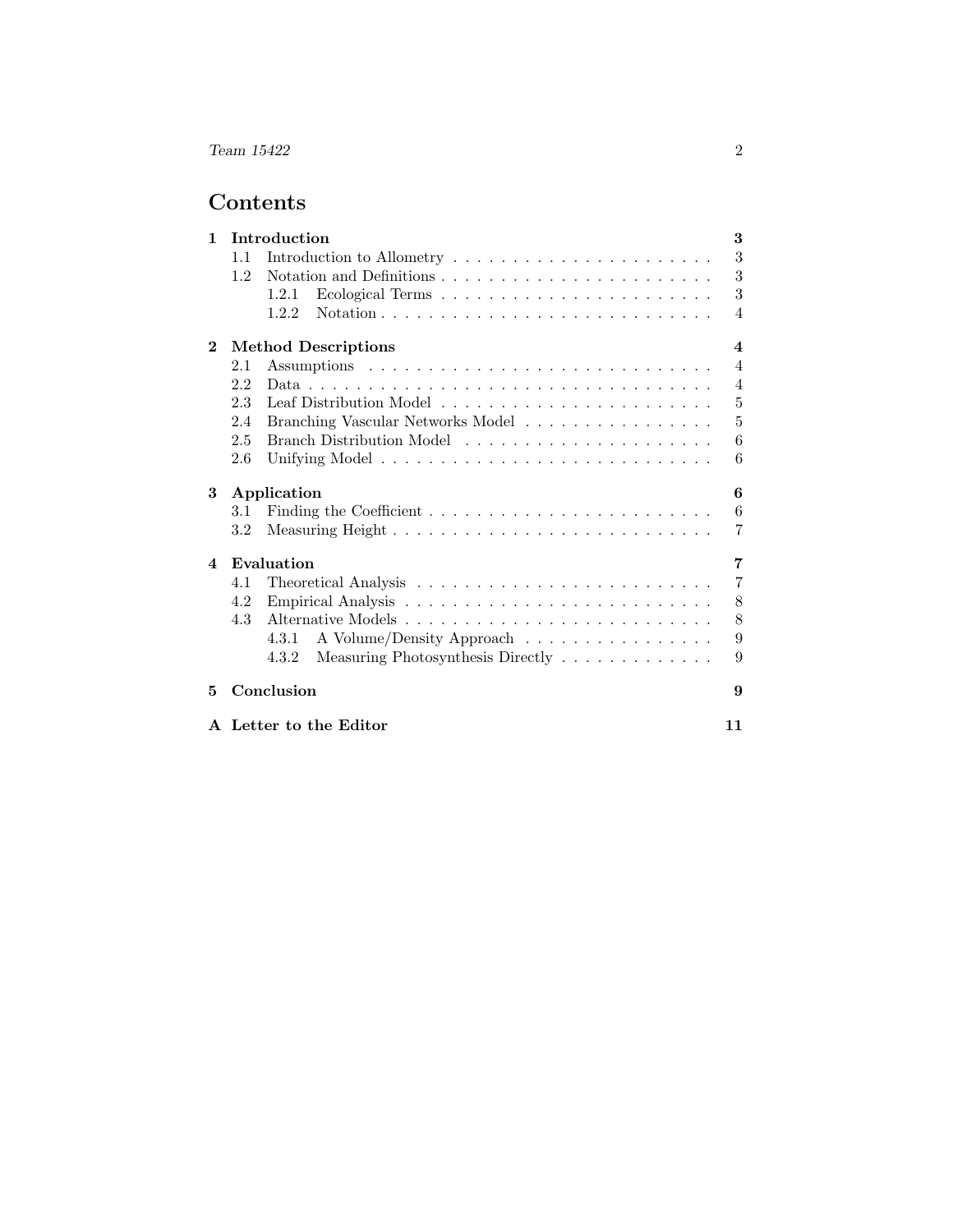## 1 Introduction

The leaf mass of a tree has several consequences in the field of dendrology and ecosystems study as a whole, as it corresponds to the amount of photosynthesis that takes place. From this can be obtained carbon dioxide consumption, an important factor in the study of global warming. Methods for obtaining the leaf mass of a region of forest have been established using satellite imagery or other advanced means, but they are not effective in measuring the leaf mass of a single tree [5]. This is an issue, for example, when a city is determining the ecological benefits of adding a specific type of tree to an area as a standalone plant. The only experimental way of obtaining the leaf mass is to remove the leaves and weigh them, a process both tedious and destructive. Instead, we have established a relationship between the mass of the leaves and the height of the tree using allometric scaling and regression on data compiled in previous studies.

#### 1.1 Introduction to Allometry

Allometry is the study of relationships between physical features. One branch of plant allometry is based upon the tube structure for transporting nutrients within the plant. An explicit description for the derivation of the scaling relationship is described in multiple sources [1, 3]. The most famous of these relationships is the three-quarters relationship, sometimes called Kleiber's law, which is derived from assuming that the cross-sectional branch area of each branching level are equal. This law states that

 $B \propto M^{3/4}$ 

where *B* is the metabolic rate and *M* is the mass of the animal (in our case, a tree). Since the metabolic rate of a tree is almost entirely dependent upon the leaves, the leaf mass is similarly proportional to the total tree mass [2]:

 $M_L \propto M^{3/4}$ 

This serves as the necessary background for our model. While it is not easy to measure the mass of a tree, it is possible to find another relationship between the mass of the leaves and the height of the tree.

#### 1.2 Notation and Definitions

Here we define both biological terms and the notation used throughout the paper:

#### 1.2.1 Ecological Terms

- Photosynthesis: the process in which plants turn  $CO_2$ , water, and sunlight into energy
- *•* Crown: leaf bearing profile of a tree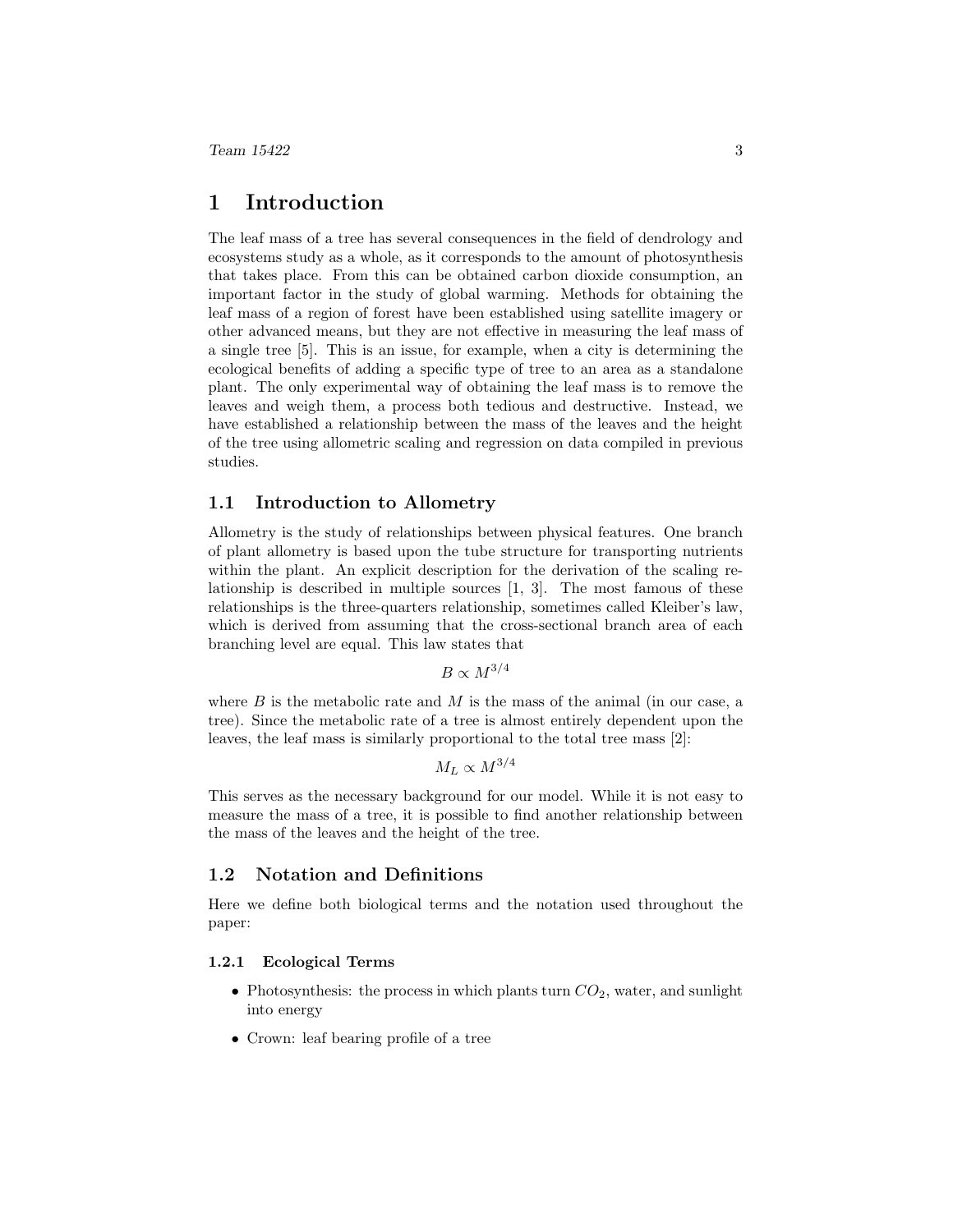#### 1.2.2 Notation

- *• M*: the mass of the leaves
- *• H*: height of the tree
- *• n*: the number of daughter branches per parent
- *• N*: the number of branching levels in the tree
- $l_k$ : the average length of the *k*-level branches
- *V*: the volume of the leaves

## 2 Method Descriptions

#### 2.1 Assumptions

It is necessary for our model to make the following assumptions:

- The tree in question is mature, since young trees exhibit slightly varied scaling.
- The tree in question has not been pruned extensively, as this will affect the branching pattern heavily.
- The trees we studied are regular with respect to leaves, which we define to mean that the leaves are neither too large nor small in number because of strong sunlight, high temperature or other extreme environmental factors.
- The branches are, on average, distributed uniformly within the crown of the tree. This is valid since the number of branches becomes quite large with each successive branching level and because trees tend to grow roughly equally in all directions. Similarly, we assume that the number of leaves per branch on each branching level are equal. This also contains the hidden assumption that the tree has not been pruned.
- *•* Since photosynthesis takes place primarily in leaves, the overall occurrence of photosynthesis within a tree is proportional to the mass of leaves.
- The production of photosynthesis is proportional to the effective area of the crown, which is defined by the projection of of the crown onto the ground.

#### 2.2 Data

We used the data assembled by Brian Enquist in his *Biomass Allocation and Growth Data of Seeded Plants*. It had a wide range of data, even including some non-woody plants. We filtered out the non-trees and those trees that were younger than 3 years old to assemble a little over 500 individual trees to perform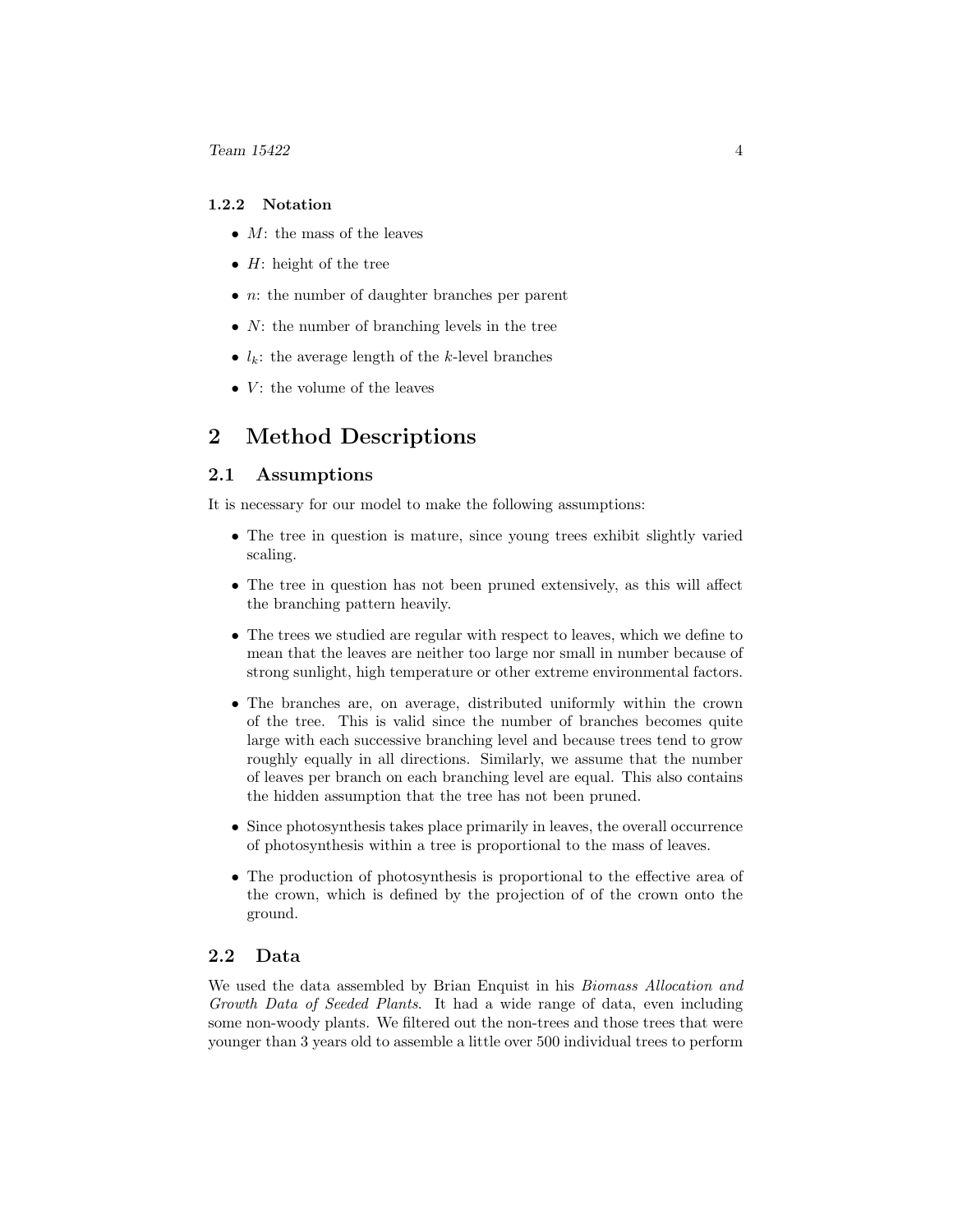data analysis on. Using a wide scale regression, we found that the relationship between height and leaf mass was given as follows:

$$
\log(LeafMass) = 1.96 \log(Height) - 1.6 \tag{1}
$$

with an  $R^2$  term of .78. We interpreted this as a squared relationship and found a theoretical model that matches this data.

#### 2.3 Leaf Distribution Model

Leaves in the upper part of the crown are smaller and thicker, while leaves in the lower part of the crown are larger and thinner. This is because for any particular leaf, the upper part is mainly composed of cells responsible for taking in sunlight and the lower part is mainly composed of cells responsible for absorbing carbon dioxide. The thickness is related to photosynthesis. Therefore, as long as the sunshine is more stronger on the top of the tree, the leaves are thicker and smaller to avoid overheat and to minimize self-shading. Likewise, since the sunlight is weaker for lower part in the crown, the leaves are thinner and larger to increase the possible amount of photosynthesis [7]. In summary, the distribution of leaf mass within the crown is not assumed to be constant (although the number of leaves on each level is assumed to be constant).

#### 2.4 Branching Vascular Networks Model

Here we introduce the formal aspects of the scaling law as it applies to the leaf mass model. We will introduce the relations between the height of the tree *H*, the number of leaves  $L_n$ , and the maximum level of branching  $N$ . From the assumptions of the allometric scaling law,

$$
l_k = l_{k+1} n^{1/3} \tag{2}
$$

where  $l_k$  is the average length of the branches at the  $k$ <sup>th</sup> level and  $n$  is the number of daughter branches each parent has. This series is multiplicatively telescoping; in other words,

$$
l_{k+1} = l(n^{(N-k)/3})
$$
\n(3)

where  $l = l_N$ . The height of the tree is given by the sum of the  $l_k$ 's:

$$
H = \sum_{i=0}^{N} l_{i+1} = \sum_{i=0}^{N} l(n^{(N-i)/3}))
$$
\n(4)

which is a geometric series. Therefore

$$
H = l \frac{1 - n^{N/3}}{1 - n^{1/3}}
$$
\n(5)

This can be simplified to  $H = A + Bn^{N/3}$  where *A* and *B* are some constants, since for any given tree  $n$  is a constant and by the assumptions of tube based allometry, so is *l*.Therefore

$$
H \propto n^{N/3} \tag{6}
$$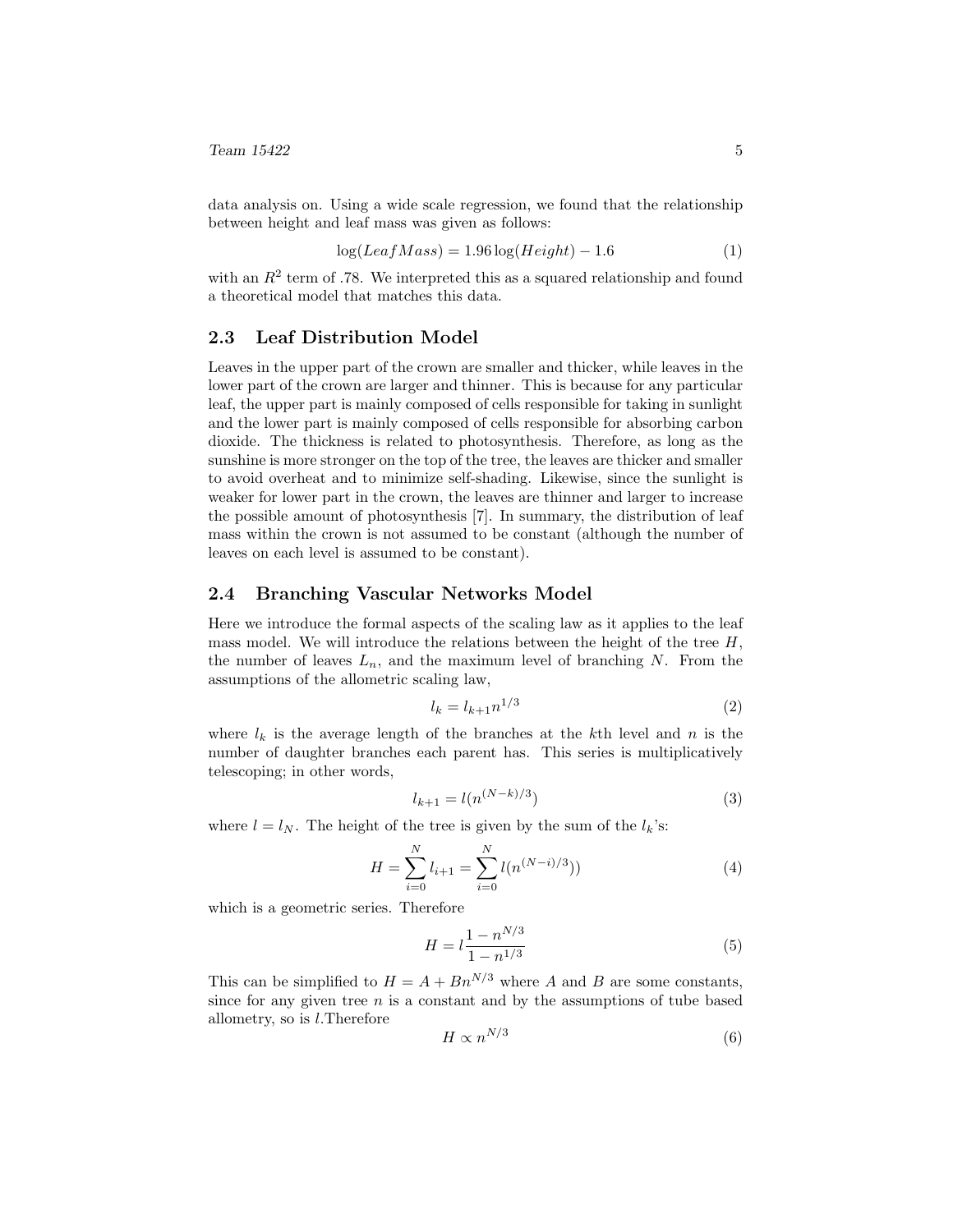*Team 15422* 6

#### 2.5 Branch Distribution Model

Branches are assumed to be have a uniform amount of daughters by layer in the crown of a tree. For this model, assume the distribution of leaves with respect to the crowding level is uniform in the crown (even though this contradicts the Leaf Distribution Model). Since we assume the leaves are uniformly distributed in the crown, we can conclude that the number of the leaves is proportional to the volume of the leaves, and since the number of branches is  $n^N$ ,

$$
V \propto n^N. \tag{7}
$$

Finally, we assume that the effective area of the leaves, defined as the projection of the crown onto the ground, is proportional to the photosynthesis that takes place in the leaves, and that this photosynthesis is proportional to the mass. Treating the crown as a solid ball, we can conclude that the mass of the leaves *M* is

$$
M \propto n^{2N/3} \tag{8}
$$

#### 2.6 Unifying Model

We have already assumed that the distribution of leaf mass is not consistent in the crown. However, mass is related to the effective area for photosynthesis, so as a result of the Branching Vascular Networks Model and the Branch Distribution Model, we have equations 6 and 8. Combining the two gives the relationship between the leaf mass relative to the height of the tree:

$$
M \propto H^2 \tag{9}
$$

Taking the logs of these equations gives the final model:

$$
\frac{\log M}{\log H} = 2\tag{10}
$$

## 3 Application

As a single species selection from our data we chose to analyze Cryptomeria japonica based on its larger number of valid trees [4]. Our theoretical formula for leaf mass is  $M = cH^2$ , where *c* is some constant. Thus, there are two things we need to do:

#### 3.1 Finding the Coefficient

First we must find *c*. Using Matlab to plot and find the regression lines for the comparison of tree height to leaf mass yielded the results in figure 1. The theoretical equation had a standard of deviation from the data of 5.416. This establishes the relation between the height of the tree and the leaf mass. So the leaf mass problem has been reduced to finding the height of the tree. We suggest making use of the shadow to measure the height of the tree.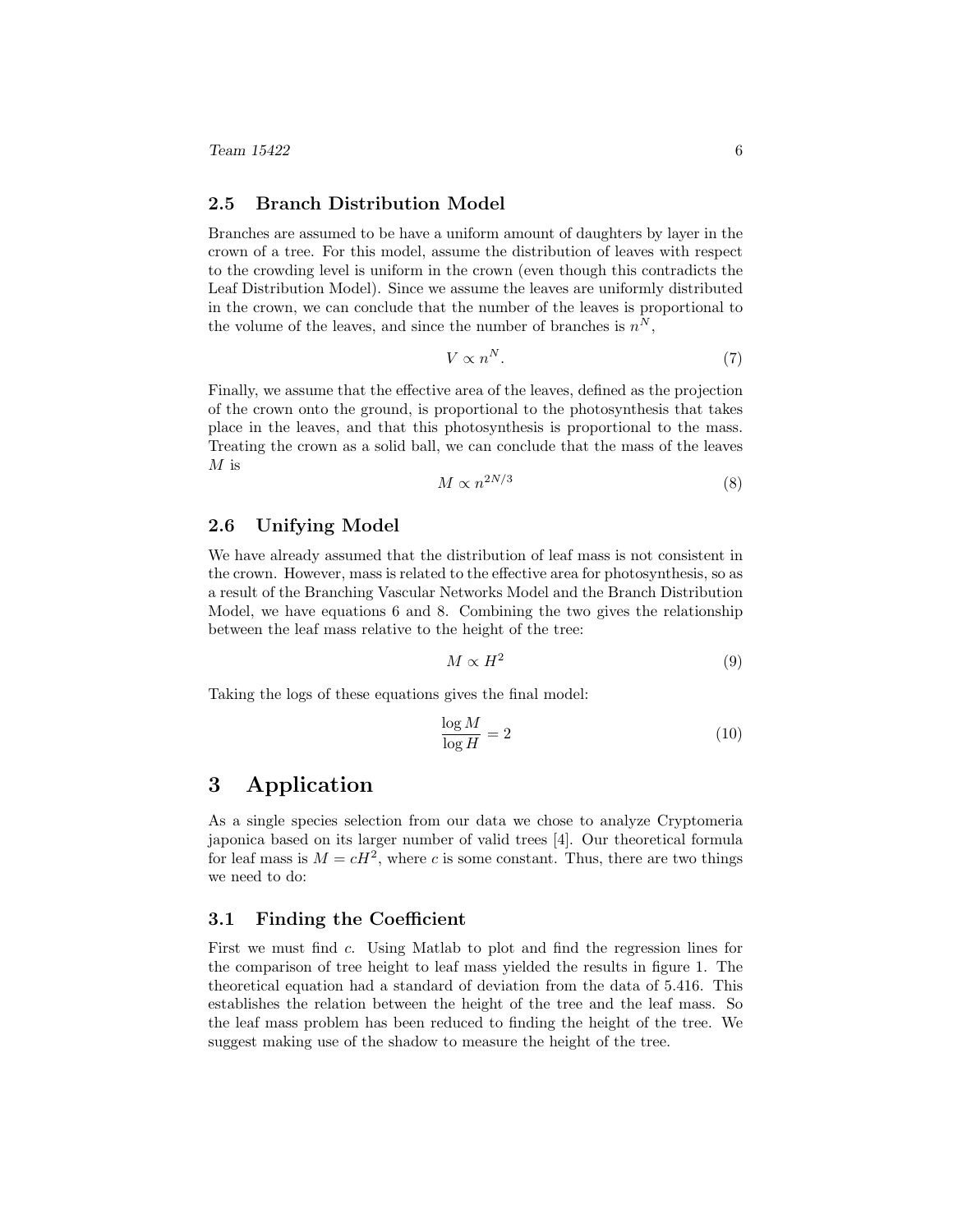

Figure 1: The blue points are real measured values for height vs. leaf mass of the Cryptomeria japonica, while the green points are the estimated values values.

#### 3.2 Measuring Height

Using similar triangles, the height of a tree can be measured relatively easily. Let *Y* denote the height of the tree, and *X* to be the length of its shadow at any set time. Measure 1 meter up the trunk of the tree (if no such place exists, the tree can probably be measured directly) and determine the length, *A*, of the shadow cast by this 1 meter segment of tree. With these measurements in place, the height of the entire tree is given by the equation

$$
Y = X/A \tag{11}
$$

### 4 Evaluation

#### 4.1 Theoretical Analysis

The most distinct advantage of our model is that we have strong theoretical support for the validity of the scaling law. This law was first discovered 70 years ago, and has therefore been tested by many both experimentally and theoretically. It is widely accepted, and therefore highly valid.

Additionally, we avoided harsh assumptions that would constrain the possible types of trees. Most of the assumptions we did make could be accounted for as well in a more general model; for example, younger trees could be analyzed independently in a similar way to how we analyzed adult trees. Our model will tend to become less accurate if the leaf mass of a given type of tree is irregular for some reason that violates our assumptions. But generally speaking, our model should always perform relatively well.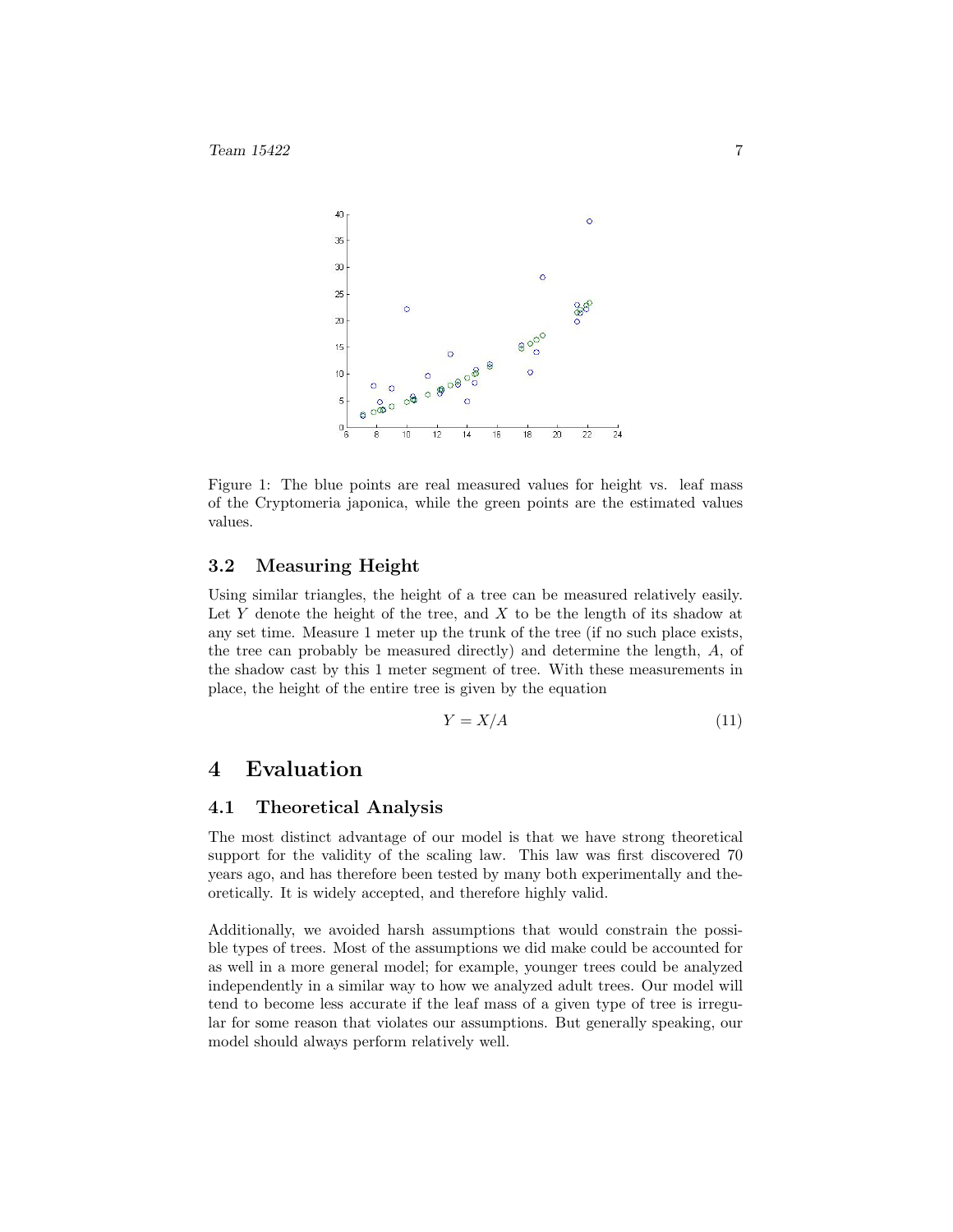

Figure 2: The black line is the regression line of the data, while the red line is that derived from the formula. Visually, these lines are close.

However there is a problem with the fact that our model is based of data. While the model is reasonable in its assumptions, if more data was compiled and analyzed to different results then our model would be defunct. We admit to a lack of irrefutable theoretical reasoning.

Consideration has alsobeen given to the problem of ecological fallacy, since we are applying a statistical derivation to the analysis of single trees. We have concluded, however, that this particular inaccuracy is lessened because of the fact that the scaling law should apply to every tree (except for perhaps those listed above). Theoretically, error due to ecological fallacy should not play a tremendous role under our model.

#### 4.2 Empirical Analysis

We again use the 27 data points of the Cryptomeria japonica from before. Now we use them to plot a log log diagram. The Y-axis is the log of the mass and the X-axis is the log of height. We can easily see that the error between the different lines is quite small, and that our model holds up to the data here.

However, it is almost circular to reason that our data-based model is valid because it matches the data. Realistically, more data needs to be compiled and compared to the model, as this is the strongest means of validation.

#### 4.3 Alternative Models

We did consider a few other methods, and a few of them are listed here.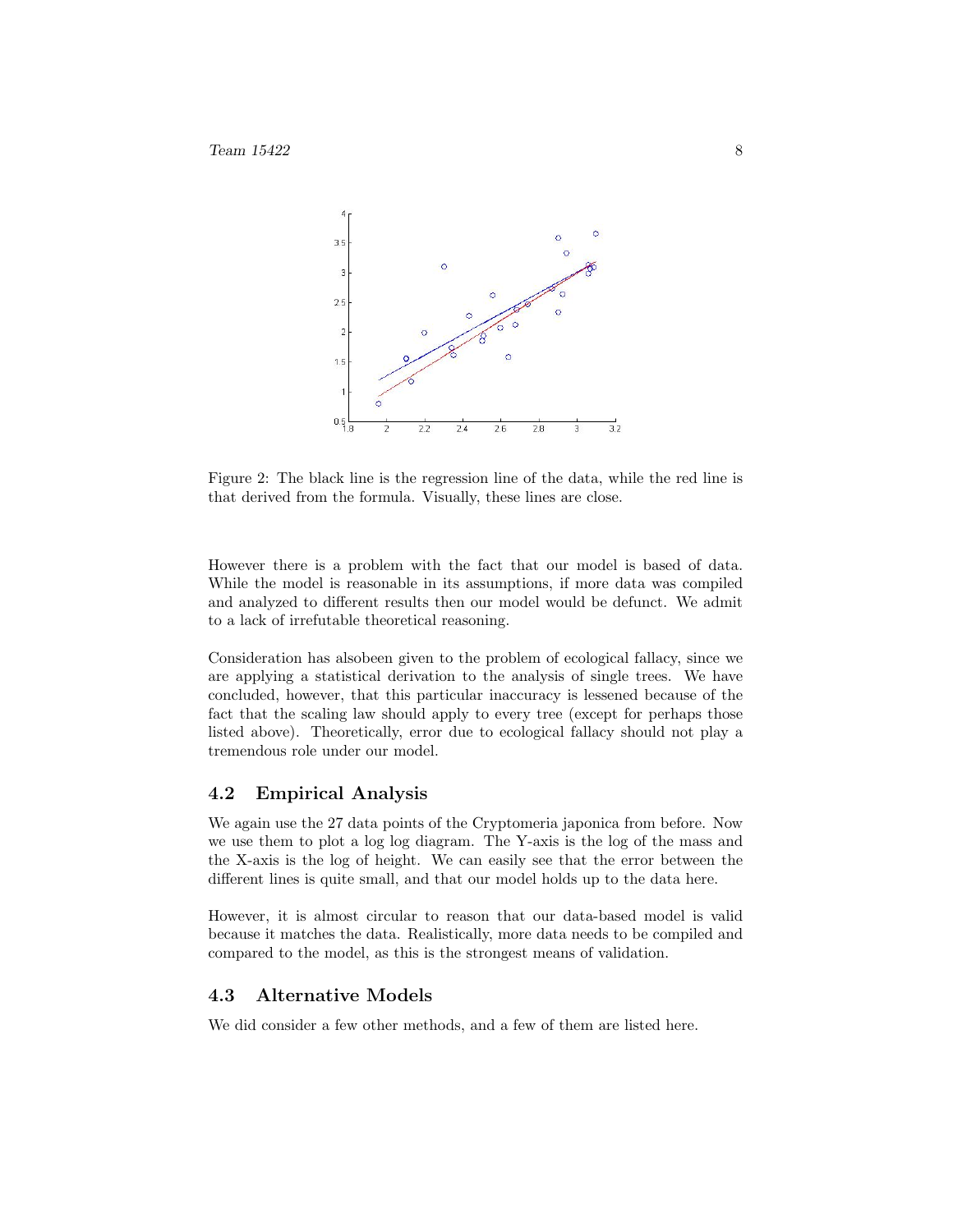#### 4.3.1 A Volume/Density Approach

Research has been done into approximating the volume of a the crown and multiplying this by a measured leaf density within the crown. However, this method seems to be less accurate and impractical for multiple reasons. Diversity in leaves could lead to errors, since the distribution of leaves within the crown varies. While we assumed that the branches are relatively evenly distributed, we did not assume a similar property for leaves due to the heteroblasty in trees, or tendency to have different shaped leaves within the same tree. Leaves in the outer layer of the crown are smaller and thicker in order to minimize selfshading and maximize the amount of photosynthesis[7]. Likewise, leaves in the lower part of the crown are larger and thinner. This makes the method of finding the mass through an estimated crown volume and leaf density inaccurate. On the extreme end, the differences between the leaf spacing of conifers and angiosperms show the disparity. Complex computer imaging may advance this method, but this is beyond our scope.

Additionally, this method would have required measuring leaf density within trees, and having good data to compare it to, which would have been impractical.

#### 4.3.2 Measuring Photosynthesis Directly

For our particular model, a major assumption we made is that the shape, size, and arrangement of the leaves tend to maximize sun exposure. This is because natural selection tends to maximize tree photosynthesis at minimal metabolic cost while at the same time adapting to environmental pressures. If it were possible to accurately measure the photosynthesis that occurs within a tree, a good estimate could be obtained on the leaf mass.

However, technological constraints arise when pursuing this methodology. For example, trying to measure the  $CO<sub>2</sub>$  consumption of a tree involves surrounding it in a controlled mylar bubble [6], which is impractical for large trees. Another method is using radiation measures to attempt to quantify the sunlight absorbed. This is beyond the capabilities for most people however.

## 5 Conclusion

### References

[1] Enquist, Brian J., James H. Brown, and Geoffrey B. West. "A General Model for the Origin of Allometric Scaling Laws in B." Science 276 (1997): 122-26. Science. AAAS, 4 Apr. 1997. Web. 10 Feb. 2012.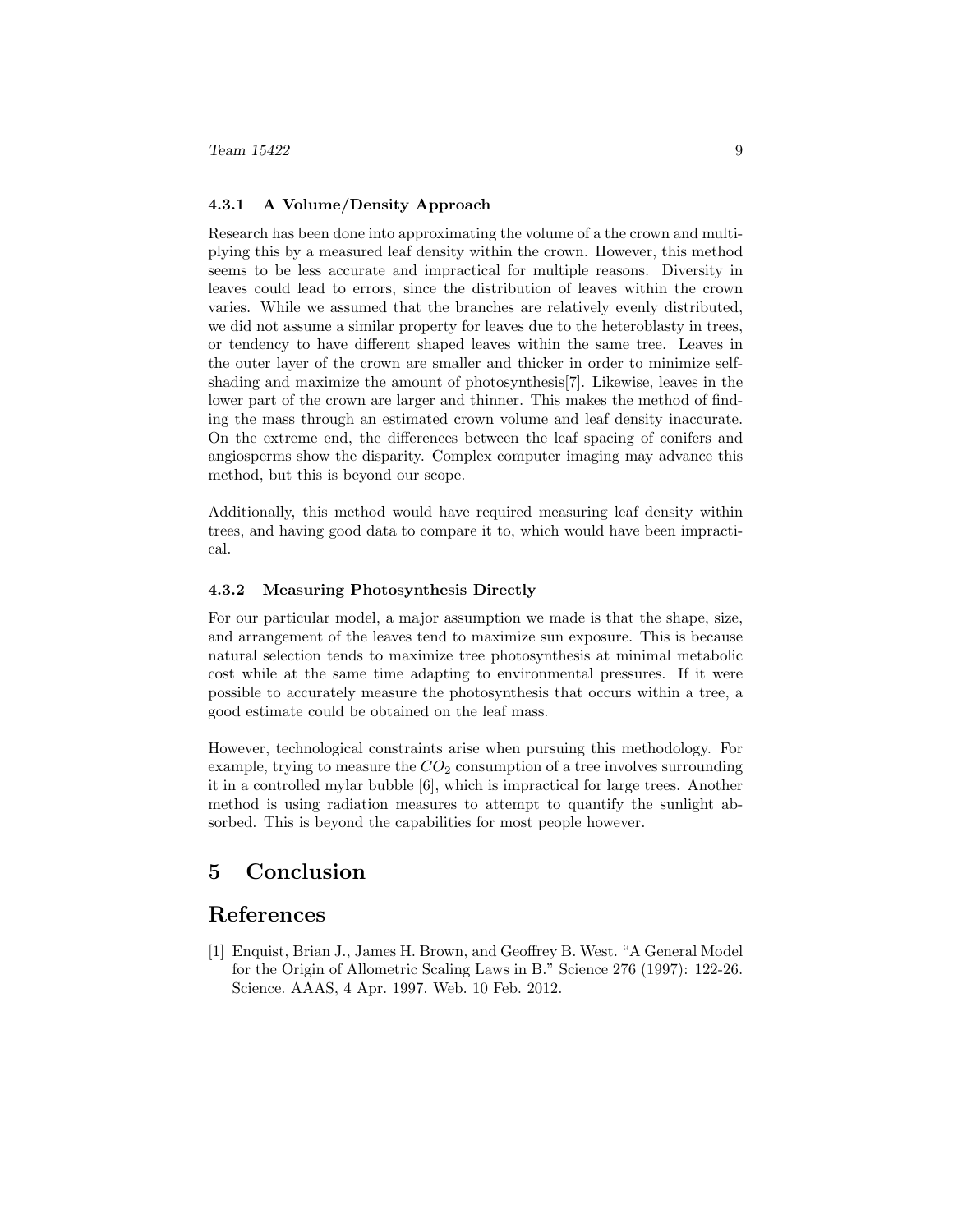- [2] Enquist, Brian J., James H. Brown, and Geoffrey B. West. "Allometric Scaling of Plant Energetics and Population Density." Nature 395 (1998): 163-65. Universitat De Barcelona, 10 Oct. 1998. Web. 11 Feb. 2012.
- [3] Enquist, Brian J. "Universal Scaling in Tree and Vascular Plant Allometry: Toward a General Quantitative Theory Linking Plant Form and Function from Cells to Ecosystem." Tree Physiology 22 (2002): 1045-064.Oxford Journals. Oxford University, 1 Oct. 2002. Web. 12 Feb. 2012.
- [4] Enquist, Brian J. Biomass Allocation and Growth Data of Seeded Plants. Raw data.
- [5] Karlik, John F., and Arthur M. Winer. "Comparison of Calculated and Measured Leaf Masses of Urban Trees." Ecological Applications 9.4 (1999): 1168-176. JSTOR. Web. 11 Feb. 2012.
- [6] Miller, D.P., G.S. Howell, and J.A. Flore. "A Whole-plant, Open, Gasexchange System for Measuring Net Photosynthesis of Potted Woody Plants." HortScience 31 (1996): 944-46. Web. 12 Feb. 2012.
- [7] Pennsylvania State University. Leaf Shapes and Strategies. 2002. The Virtual Nature Trail at Penn State New Kensington. 12 July 2002. Web. 13 Feb. 2012.